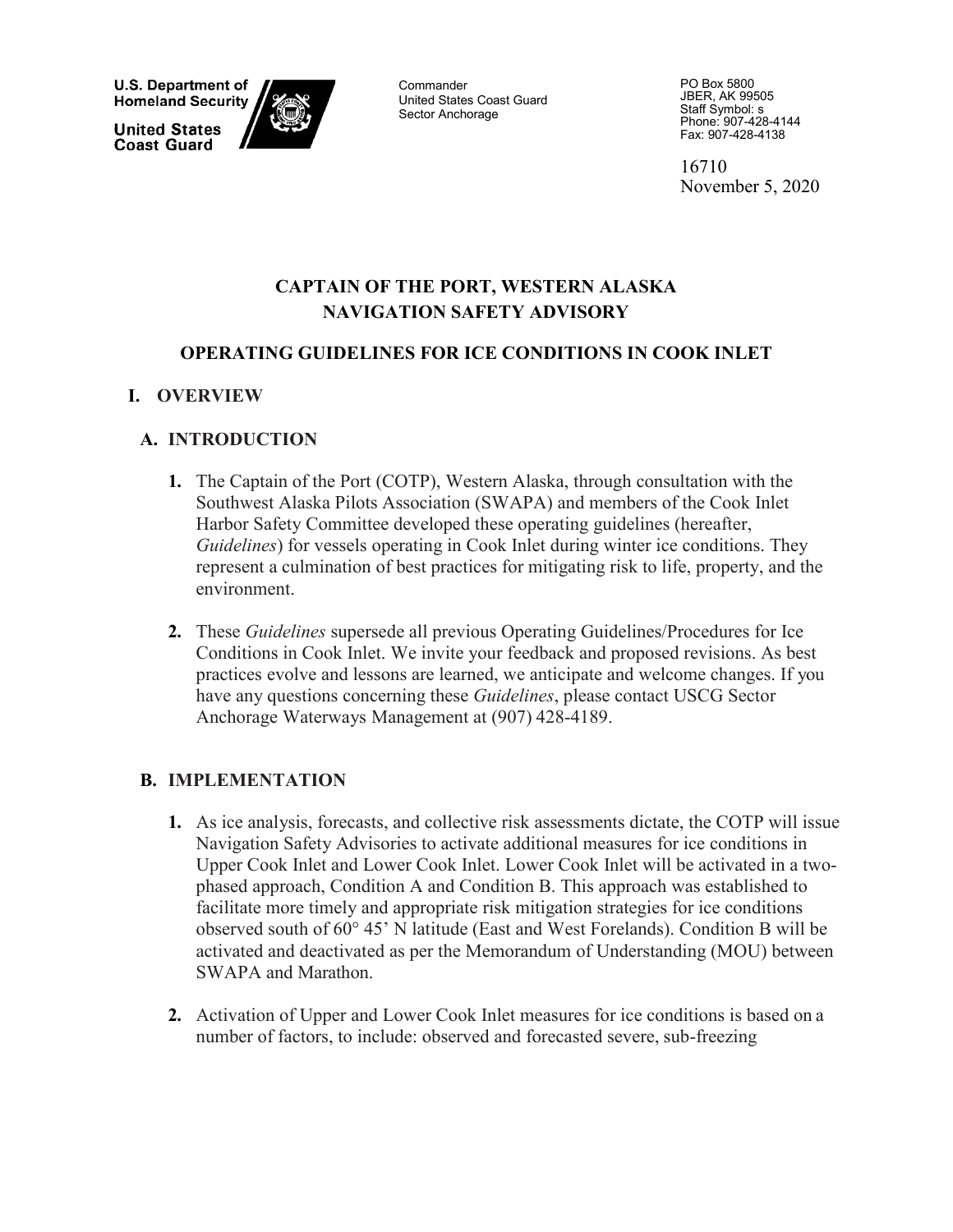temperatures, aerial observations, information, and analysis provided by NOAA, SWAPA, and Cook Inlet maritime operators.

- **3.** If ice conditions preclude the safe operation of vessels at berths in Nikiski, Drift River, Port Mackenzie, or the Port of Alaska, the COTP may exercise the authority to control vessel and facility operations as necessary until conditions improve. If the condition of a vessel changes afterreporting entry into Cook Inlet, these changes must be reported to the COTP along with a self-assessment and remedial actions taken. The Coast Guard will evaluate these actions and make a determination if further remedial actions are necessary.
- **4.** All facility operators will follow the ice operations sections of their CoastGuard approved Operations Manuals, as appropriate.

#### **II. STANDING GUIDELINES DURING ICE CONDITIONS**

#### **A. ALL VESSELS GREATER THAN 300GT**

- **1.** This subsection of the *Guidelines* stays in effect throughout the ice season and applies to all vessels greater than 300 gross tons transiting Cook Inlet during ice conditions.
- **2.** The Master is ultimately responsible for the safe operation of the vessel at all times. Adherence to appropriate risk mitigation in accordance with these *Guidelines*  demonstrates forehandedness on the part of the Master and is in keeping with prudent seamanship. However, it is the Master's responsibility to take all necessary steps to effectively mitigate risk in all circumstances.
- **3.** The Master should ensure proper operation of all vessel machinery and systems in ice conditions and **/** or ambient air temperatures to -40 degrees Fahrenheit / -40 degrees Celsius. This includes but is not limited to emergency fire pumps, generators, and mooring winches.
- **4.** The Master should maintain adequate draft to keep the vessel's sea suction and propeller well below the ice to prevent ice from sliding under the vessel. If a non-tank vessel must deviate from normal ballast procedures to meet this requirement (i.e., place water ballast in a cargo hold), the Master should obtain approval from the vessel's classification society prior to transiting through Cook Inlet. In addition, the Master should confirm the watertight integrity of the vessel prior to transit.
- **5.** The Master should ensure the vessel crew is equipped with adequate personal protection suitable for cold weather during deck operations.
- **6.** When transiting Cook Inlet, vessels must not force ice at any time. For these purposes, "forcing ice" is defined as making way through ice that is substantial enough to significantly slow the speed of the vessel, or when the vessel slows to 50%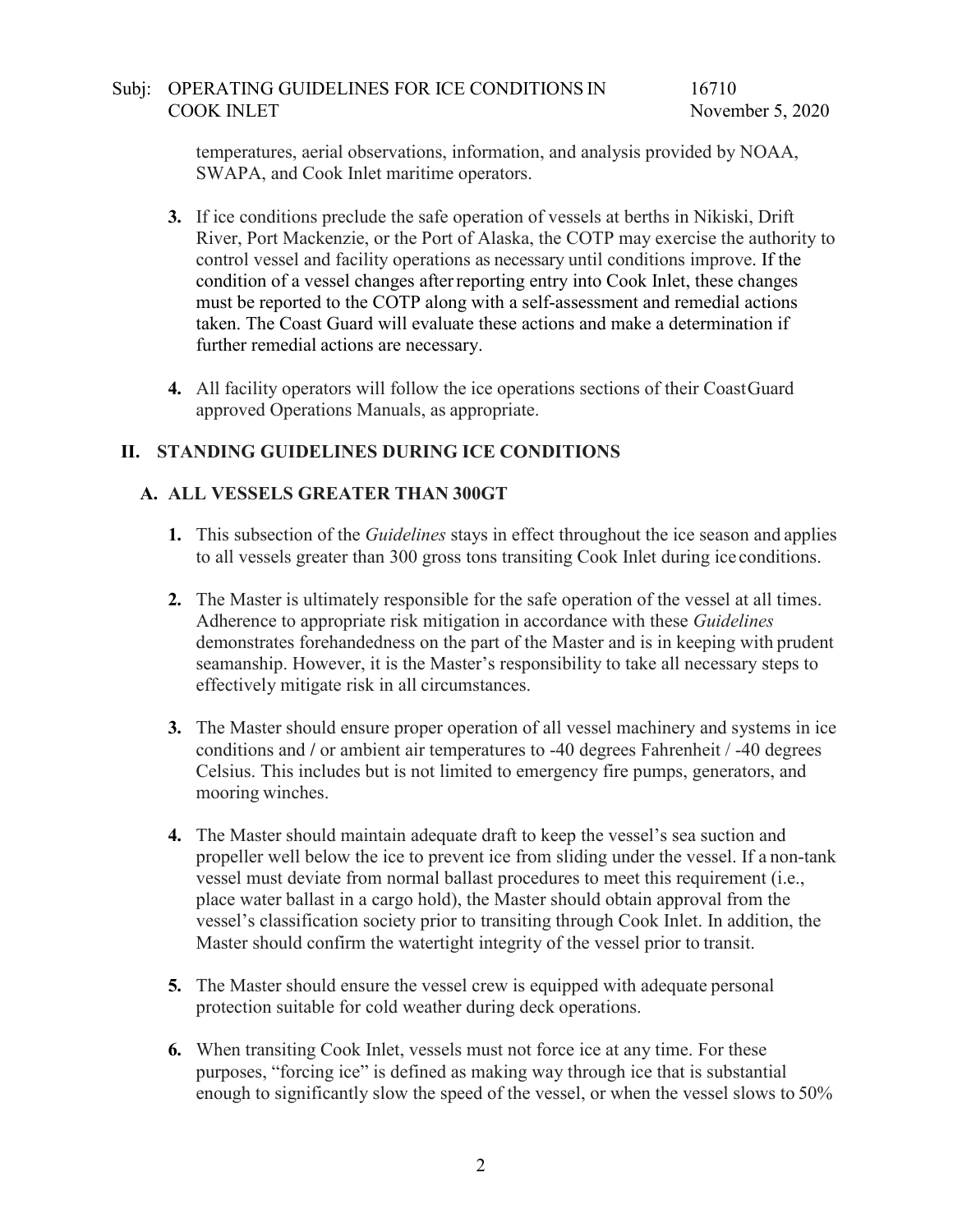16710 November 5, 2020

or less of the speed being made before entering the ice. If the Master, Pilot, or both believe the vessel is forcing ice, the Master should abort the transit and navigate to safer waters until more favorable conditions are present (excluding Offshore Supply Vessels and Barge Operations).

- **7.** While these Guidelines are in effect, all self-propelled vessels transiting Cook Inlet will be assessed by the Coast Guard and may be subject to an ice safety examination, included as Enclosure (2), upon arrival at the pilot station in Kachemak Bay. Determination of applicable safety examinations will be made in accordance with standard Coast Guard vessel pre-arrival screening procedures and risk analysis. Vessel operators or their agents must contact the COTP at [Sector.Anchorage@uscg.mil](mailto:Sector.Anchorage@uscg.mil) or by fax:  $(907)$  428-4114 at least 24 hours in advance of the vessel's arrival to the pilot station to determine if the vessel must undergo examination. If an ice safety examination is required, the Master of the vessel must complete and send the Cook Inlet Pre-Arrival Self-Examination Checklist included as Enclosure (1) to: [Sector.Anchorage@uscg.mil](mailto:Sector.Anchorage@uscg.mil) or (907) 428-4114 (fax) at least 24 hours in advance of the vessel's arrival to the pilot station.
- **8.** Vessels with Internal Combustion Engines:
	- **a.** If fitted with a heat exchanger, the raw water must be kept at a sufficient temperature to prevent the accumulation of ice or slush ice within the system. This may be achieved by delivering a heated medium to both the primary and secondary sea chests. The medium should be continuously supplied to both sea chests from the time the vessel passes Anchor Point inbound until the time the vessel passes Anchor Point outbound. Only lines or hoses designed for their intended service will be in use.
	- **b.** Starting and control air tanks should remain peaked.
	- **c.** All vessels propelled by gas turbines should maintain the auxiliary gas turbine ready for immediate use and engagement in the event of main gas turbinefailure.
- **9.** All vessels arriving in Cook Inlet destined for a port with an active ice condition must file a voyage plan with the COTP by email: [Sector.Anchorage@uscg.mil](mailto:%20Sector.Anchorage@uscg.mil) or by fax: (907) 428-4114, no less than 24 hours prior to arrival at or abeam the Kachemak Bay pilot station. Typically, the voyage plan will include an assessment of ice conditions based on National Weather Service reports and observations by SWAPA Pilots and other operators. Voyage plans must advise the COTP of intentions to contract with a tug/Ice Scout to lead the vessel through ice when needed. A Cook Inlet Voyage Plan template is included as Enclosure (3).
- **10.** Vessel operators should make environmental considerations including: impacts of the tide and currents on ice pack and water depths, expected weather during transit, and visibility assessments. To obtain forecast currents corrected for Nikiski, consult the NOAA website at: [https://tidesandcurrents.noaa.gov/noaacurrents/Stations?g=693.](https://tidesandcurrents.noaa.gov/noaacurrents/Stations?g=693) Alternative methods include: publications and vessel operators' shore support service sourcing.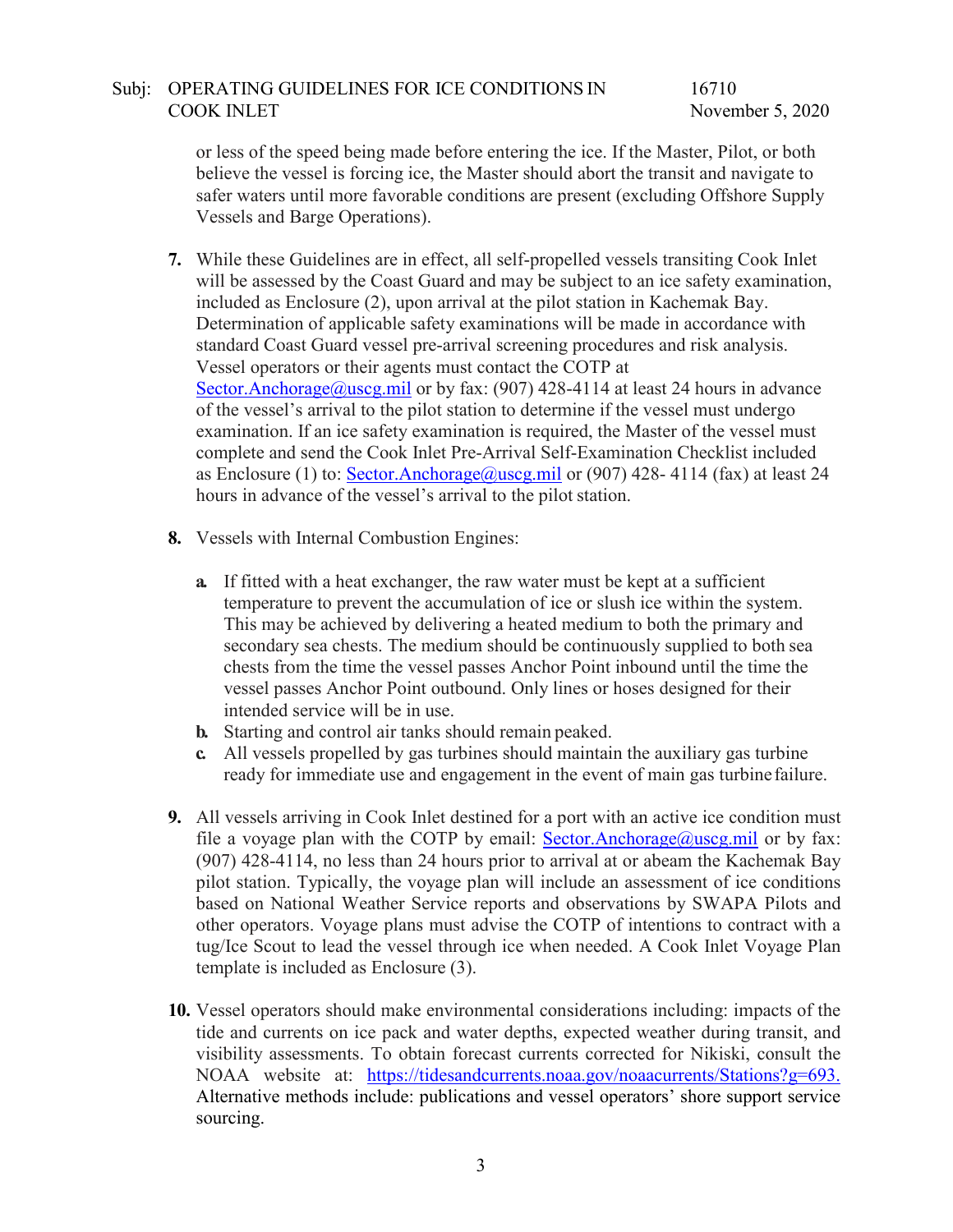16710 November 5, 2020

- **11.** If the weather forecast is cooling below 20 degrees Fahrenheit / -6 degrees Celsius, or the ice report is marginal, vessel operators should conduct a risk reduction evaluation prior to transiting Cook Inlet.
- **12.** All vessels (including barges) should moor in such a fashion to mitigate "worst case" ice conditions expected.
- **13.** If ice builds up between a moored vessel (including barges) and the pier that may threaten the integrity of the mooring, the vessel should be pulled away from the berth prior to maximum current to flush away accumulated ice.
- **14.** Vessel operators should ensure their crewmembers are familiar with their communications procedures, backup and emergency communications are established, and radio channels and phone numbers are agreed upon prior to transiting CookInlet.

#### **B. OFFSHORE SUPPLY VESSEL OPERATIONS**

- **1.** This subsection of the *Guidelines* stays in effect throughout the ice season and applies to all offshore supply vessels transiting Cook Inlet during ice conditions.
- **2.** Vessels should maintain a full 24-hour crew compliment as specified in the Certificate of Inspection, regardless of voyage distance or vessel automation.
- **3.** Vessel's hull should be of sufficient strength to force ice without impacting its seaworthiness.

#### **C. TUG AND BARGE OPERATIONS**

- **1.** This subsection of the *Guidelines* stays in effect throughout the ice season and applies to all tug and barges transiting Cook Inlet during ice conditions.
- **2.** Where ice coverage is seven tenths, close pack coverage or greater as published by the NOAA Ice Desk (links below), tugs attending barges should use an ice scout prior to commencing their transit.

National Weather Service Alaska Sea Ice Program:<http://www.weather.gov/afc/ice> Cook Inlet Concentration:<http://www.weather.gov/images/afc/ice/CTCookInlet.jpg> Cook Inlet Stage Analysis:<https://www.weather.gov/images/afc/ice/SACookInlet.jpg>

- **3.** Tugs attending barges commonly maintain a notable reduction in speed while transiting through ice. Therefore, a barge transit into or out of a port of call in Cook Inlet above the East Forelands should occur during one tide cycle.
- **4.** One cycle is defined as one flood or ebb tide into or out of an intended port of call above the East Forelands.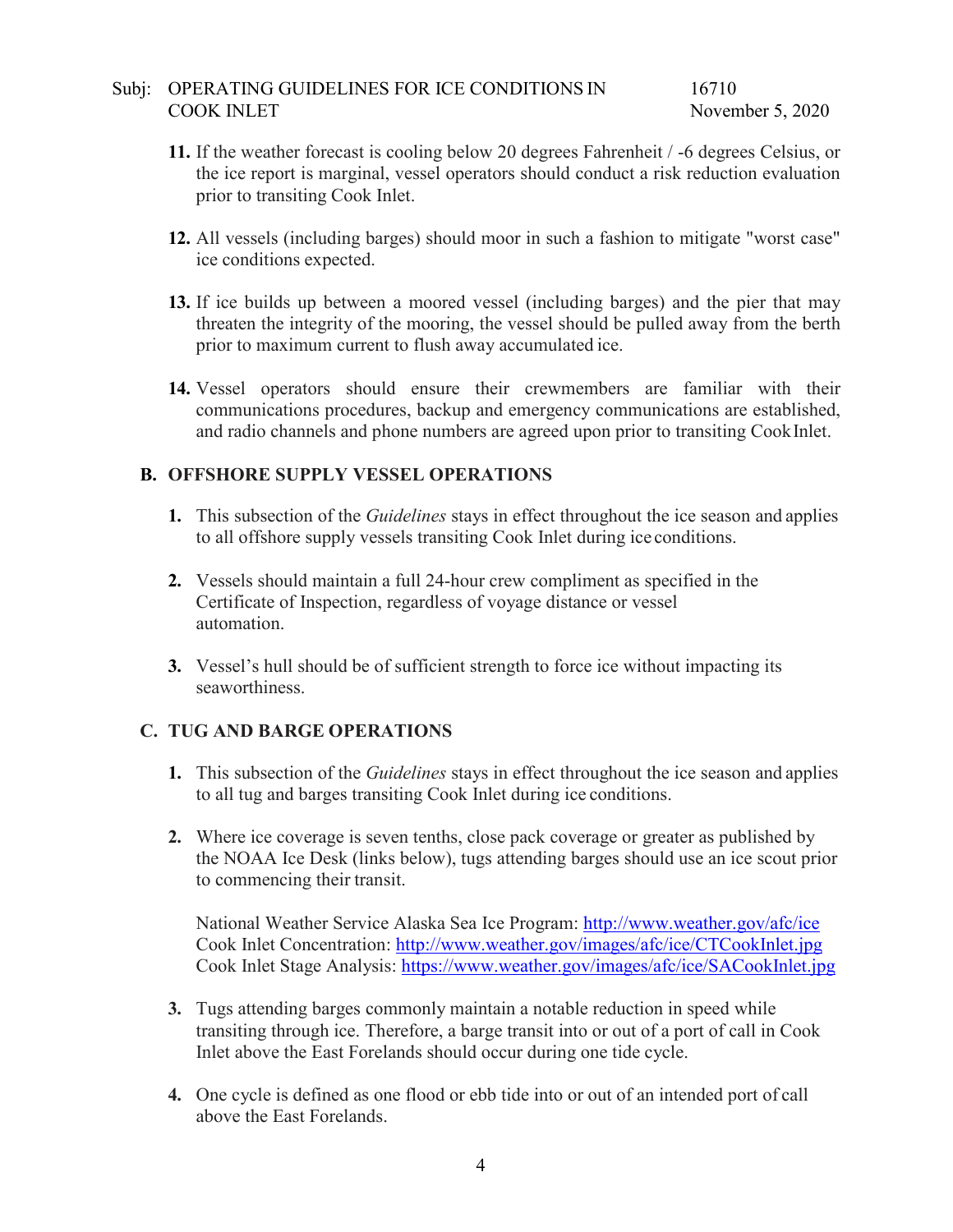- **5.** The lead vessel should immediately notify following vessels if the lead vessel is unable to proceed without "forcing ice."
- **6.** Tug and barge operators should maintain a safe distance of separation between vessels based on current and predicted ice conditions.
- **7.** Tug and barge operators should consider vessel traffic in the operating area and exercise safety measures such as: operating at a safe speed and establishing a collision avoidance steering maneuver agreement between operators.
- **8.** Tug and barge operators are recommended to ensure their crewmembers agree upon the initial route planning and discuss potential deviations based on changing ice conditions. Operators are recommended to use the Pre-Arrival Checklist for Tug and Barge Operators included as Enclosure (4) in addition to pre-established safety procedures in preparation for operation during ice conditions in Cook Inlet.

#### **III. UPPER COOK INLET GUIDELINES**

**North** of 60° 45' N latitude (East **-**West Forelands)

#### **WHILE MOORED AT FACILITIES IN UPPER COOK INLET:**

#### **A. SELF-PROPELLED VESSEL OPERATIONS**

- **1.** Vessels should maintain "underway" watches in both engineering spaces and on the bridge when ice conditions threaten a vessel's mooring arrangement.
- **2.** While these guidelines are in effect, steam (or other heated medium, **not** including air) should be continuously delivered to both the primary and secondary sea chests.
- **3.** Engines, generators, propulsion systems, and winches should be in a status to ensure the most expeditious means of mitigating ice conditions by relieving strain on mooring lines, getting the vessel underway, or both as appropriate. A sufficient number of additional mooring lines should also be immediately available.

#### **B. TUG AND BARGE OPERATIONS**

- **1.** Tugs attending barges should maintain an "underway" watch while alongside a dock.
- **2.** Tugs should keep main engines running and ready for immediate operation, to include testing generators, pumps, and winches for operation, in order to ensure prompt action can be taken to mitigate hazardous ice conditions, relieve strain on mooring lines, or get underway.
- **3.** A sufficient number of additional mooring lines should be immediately available.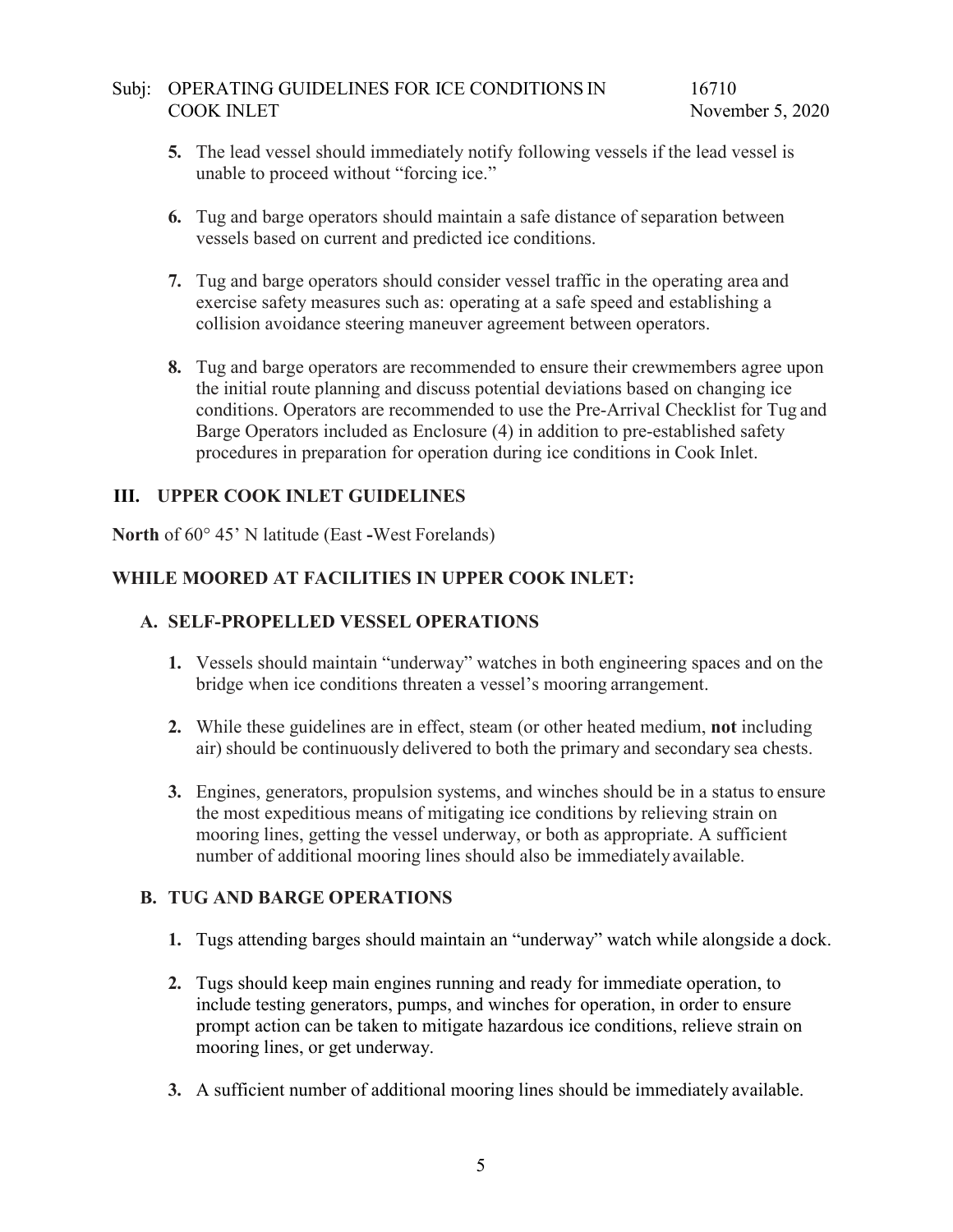**4.** Ensure assist tugs are available for transit and confirm that they have no schedule conflicts.

#### **IV. LOWER COOK INLET GUIDELINES**

**South** of 60° 45' N latitude (East **-** West Forelands)

Lower Cook Inlet will be broken down into two conditions:

Condition "A" – Ice present w/no immediate impact to mooring Condition "B" – Ice present  $w$  ice threatening the integrity of moorings

#### **A. SELF-PROPELLED VESSEL OPERATIONS**

#### **1. Condition "A" – Ice present with no immediate impact to mooring**

- **a.** Engines, critical machinery remain in standby;
- **b.** Ice scout/assist tug deployed in immediate vicinity;
- **c.** Extra mooring lines immediately available.
- **2. Condition "B" – Ice present with ice threatening the integrity of moorings**  Condition B includes the requirements of Condition A and the following additional measures:
	- **a.** Tug assist, immediate vicinity;
	- **b.** Ice scout, operational on scene;
	- **c.** Underway bridge watch to include Pilot(s) and engine room;
	- **d.** Engines, critical machinery running;
	- **e.** 4 knots Flood (forecasted) all cargo transfers shutdown (NOAA Tesoro Pier);
	- **f.** 5 knots Flood (forecasted) cargo hoses disconnected.

#### **3. Condition "B" – Additional Details for Tesoro and LNG Dock**

When Condition B is in effect and the flood current forecast is **4 knots or greater**  and the vessel is encountering ice conditions **alongside the Tesoro and LNG dock,**  the following actions should be taken:

- **a.** Discontinue all transfer operations;
- **b.** Make transfer hoses ready for immediate disconnect;
- **c.** Maintain a continuous watch (to include a Pilot(s)) to ensure the most expeditious means of mitigating ice conditions by relieving strain on mooring lines, getting the vessel underway, or both as appropriate. Place engines and propulsion systems in a status to ensure the most expeditious means of mitigating ice conditions by relieving strain on mooring lines, getting the vessel underway, or both as appropriate; and,
- **d.** Position a designated vessel up current of the moored vessel to serve as an ice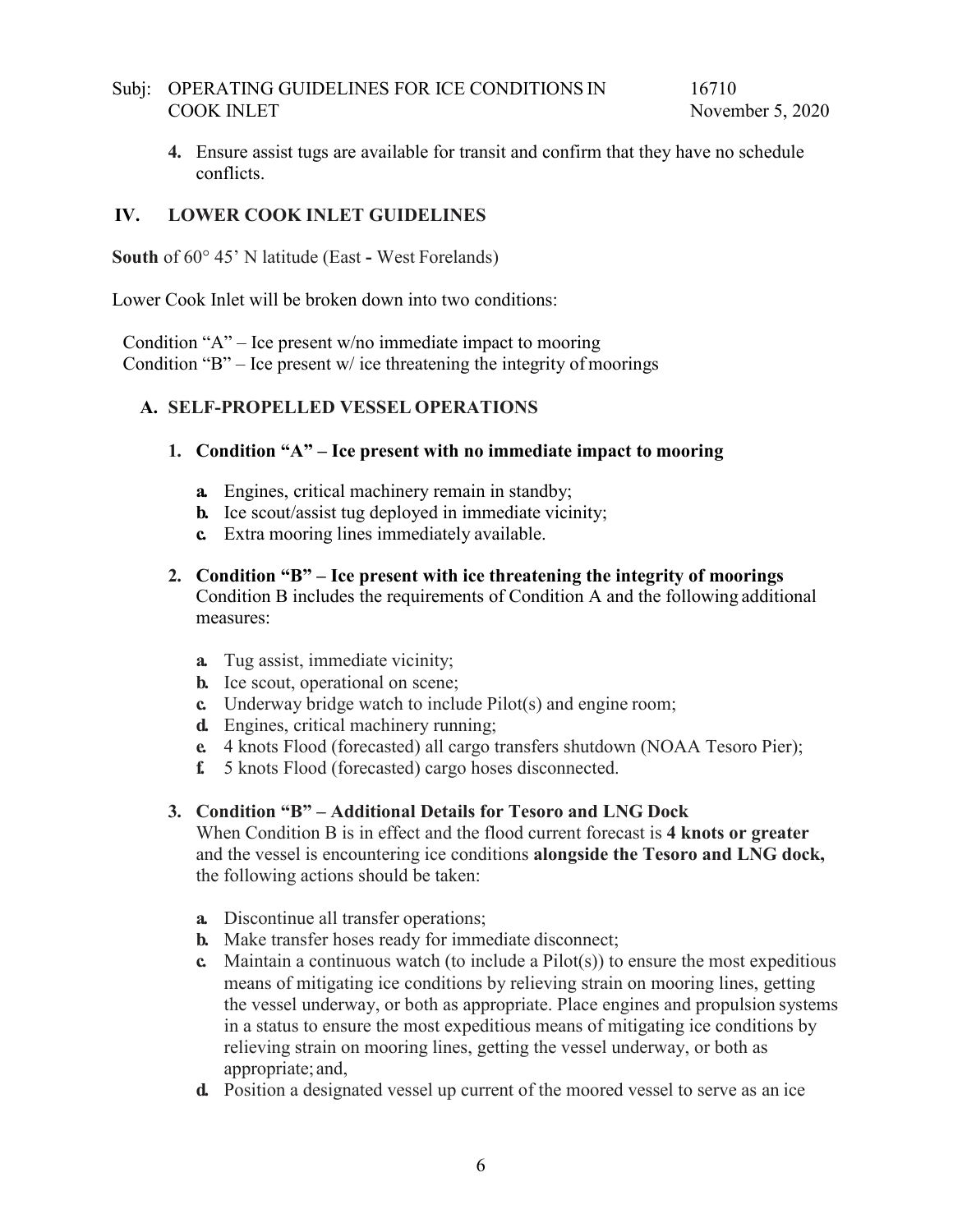16710 November 5, 2020

scout. The ice scout should only work under the direction of the moored vessel's navigational watch. The ice scout should be positioned to ensure observed ice conditions are relayed to the moored vessel in a timely manner for effective risk mitigation efforts.

**e.** The Master, Pilot, or Person-in-Charge should discontinue transfer operations, disconnect hoses, and get the vessel underway any time circumstances warrant.

#### **B. NIKISKI TUG/BARGE OPERATING GUIDELINES**

When Lower Cook Inlet guidelines are in effect, in addition to filing a voyage plan with the COTP the following actions should be taken:

#### **1. Condition "A" - Ice present with no immediate impact to mooring**

- **a.** Engines, critical machinery remain in standby
- **b.** Extra Mooring lines immediately available

#### **2. Condition "B" – Ice present w/ ice threatening the integrity of moorings**  Condition B includes the requirements of Condition A and the following additional measures:

- **a.** Tug assist, immediate vicinity;
- **b.** Ice Scout, operational on scene;
- **c.** Underway watch bridge and engine room;
- **d.** 2 knots Flood (forecasted) Engines, critical machinery running;
- **e.** 4 knots Flood (forecasted) all cargo transfers shutdown (NOAA Tesoro Pier);
- **f.** 5 knots Flood (forecasted) cargo hoses disconnected.

#### **3. Condition "B" – Additional Details**

When Condition B is in effect**,** the following actions should be taken:

- **a.** An "assist" tug should assist the attending tug and barge to thefacility;
- **b.** When there is no ice at the dock and the barge has successfully moored, the assist tug may act as an ice scout under the direction of the moored tug's navigational watch. The ice scout should be positioned in the best location so that current ice conditions can be relayed to the attending tug in a timely manner, allowing tow response to expedite prudent risk mitigation;
- **c.** The attending tug should maintain an "underway" watch on the bridge while alongside the dock, keep main engines running and ready for immediate operation, and keep a sufficient number of additional mooring lines immediately available for use in an emergency;
- **d.** When a vessel is encountering ice conditions while alongside the dock, the assist tug should reposition alongside the moored tow in a timelymanner;
- **e.** When the flood current forecast is **2 knots or greater** and the tow is encountering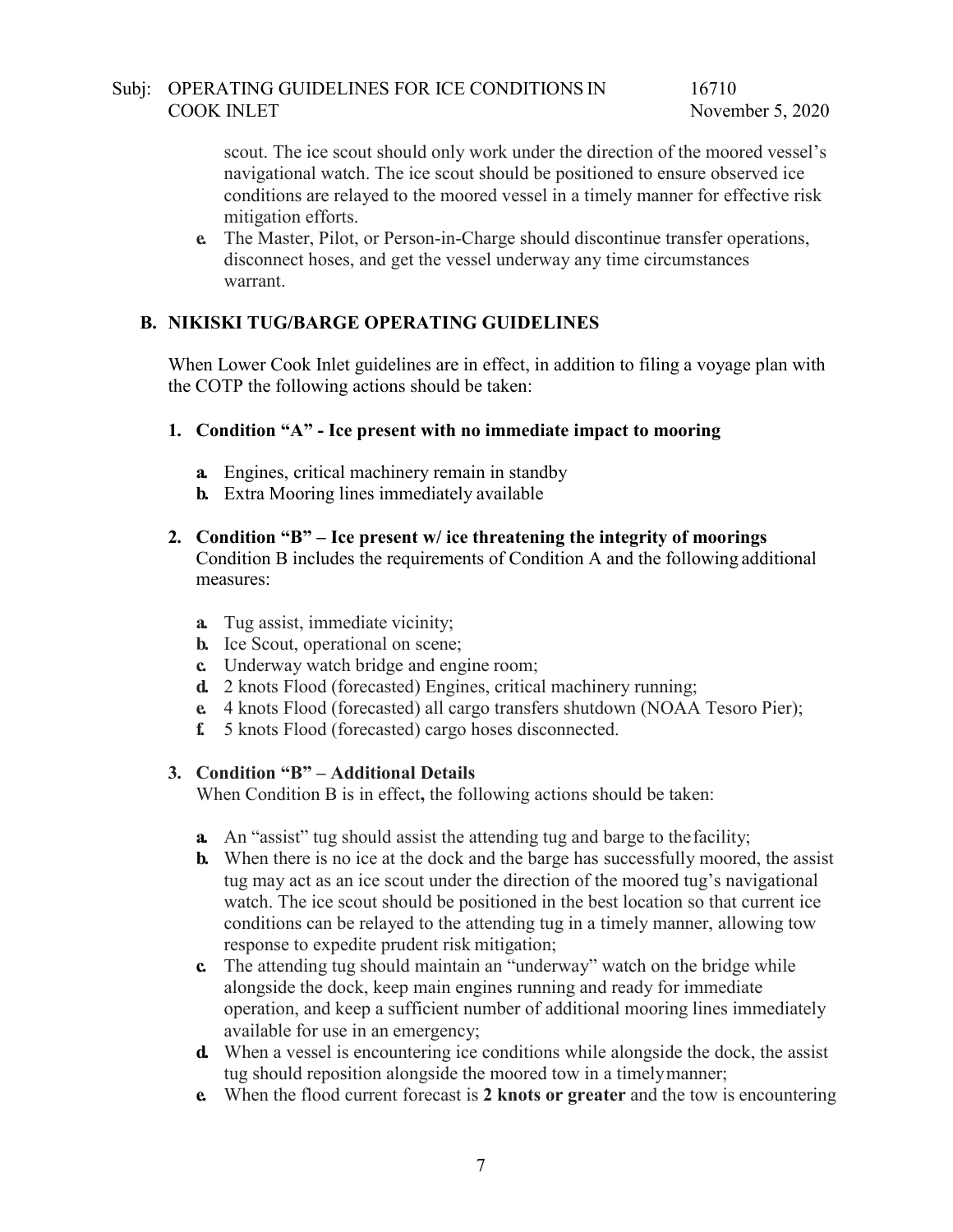16710 November 5, 2020

ice conditions whether underway or moored**,** both the attending and assist tug should keep main engines running and ready for immediate operation; and,

- **f.** When the current forecast is **4 knots or greater** and the tug and barge is encountering ice conditions, all transfer operations should be discontinued and transfer hoses made ready for immediate disconnect.
- **g.** The facility dock Person-in-Charge, Towing Vessel Operator, Tug Captain, or Barge Tankerman may determine it prudent to suspend transfer operations and disconnect hoses during maximum flood currents, since the ice flow is generally heavier on the flood tide at the Nikiski docks.

#### **C. OFFSHORE SUPPLY VESSEL OPERATIONS**

**1.** An "underway" watch should be maintained on the bridge when ice conditions threaten a vessel's anchoring or mooring arrangement.

Canne M fusk

L. M. LUSK Captain, U.S. Coast Guard Captain of the Port, Western Alaska

4 Enclosures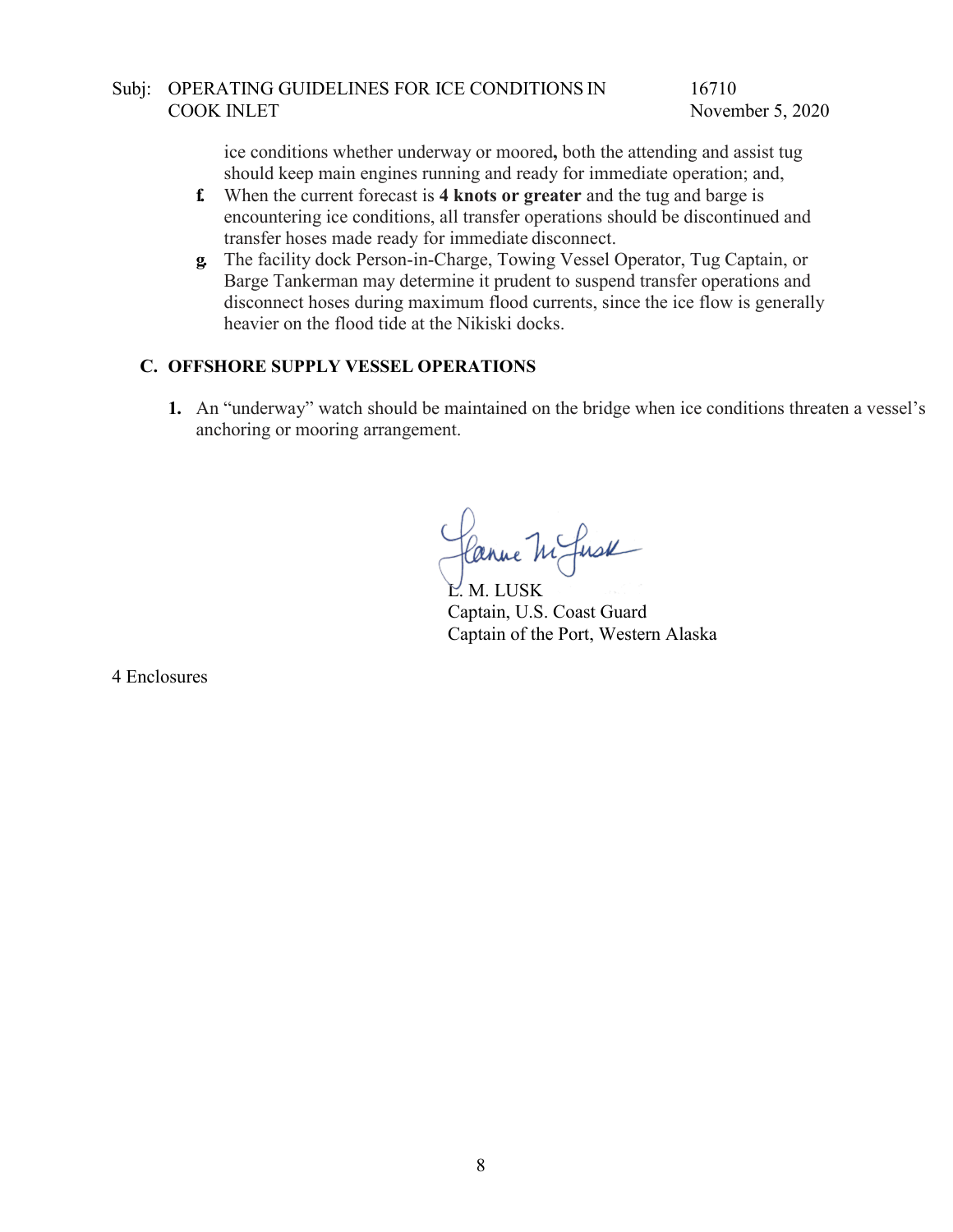# **Cook Inlet Pre-Arrival Self-Examination Checklist**

| Vessel Name                  |                                                                                                  | Official/IMO Number         |                            |
|------------------------------|--------------------------------------------------------------------------------------------------|-----------------------------|----------------------------|
| <b>Arrival Port/Facility</b> |                                                                                                  | <b>Arrival Date/Time</b>    |                            |
| <b>Forward Draft</b>         |                                                                                                  | Aft Draft                   |                            |
| Please select all that       | $\Box$ Built to Ice Class*                                                                       | □ Polar Ship Certification* | □ First Time to Cook Inlet |
| apply to the vessel          | *Please reply with relevant documentation attesting to the vessel's certification/classification |                             |                            |

| cold weather operations.                                                                                                              | □ Yes         | $\square$ No $\square$ N/A |
|---------------------------------------------------------------------------------------------------------------------------------------|---------------|----------------------------|
|                                                                                                                                       |               |                            |
| Verify all lifeboat/liferaft releasing gears are free and clear of ice accumulation.                                                  |               |                            |
| Verify the pilot ladder is free and clear of ice accumulation immediately prior to use.                                               | □ Yes         | $\square$ No $\square$ N/A |
| Verify anchors are free and clear of ice accumulation and ready for immediate use.                                                    | $\square$ Yes | $\Box$ No $\Box$ N/A       |
| Verify emergency exit doors are free and clear of ice accumulation.                                                                   | □ Yes         | $\square$ No $\square$ N/A |
| Has the vessel received and reviewed a copy of the current Operating Guidelines for Ice<br>Conditions in Cook Inlet prior to arrival? | $\square$ Yes | $\Box$ No $\Box$ N/A       |
| Has the vessel received and reviewed the current ice conditions and appropriate weather<br>forecasts for Cook Inlet prior to arrival? | □ Yes         | $\Box$ No $\Box$ N/A       |
| Has steering gear test required by 33CFR164.25(a)(1) been conducted with satisfactory<br>results?                                     | $\square$ Yes | $\Box$ No $\Box$ N/A       |
| Does the vessel have steam or a re-circulation system running to all sea chests?                                                      | $\square$ Yes | $\Box$ No $\Box$ N/A       |
| Is the vessel free of any conditions of class?                                                                                        | $\square$ Yes | $\Box$ No $\Box$ N/A       |
| Verify the emergency generator is ready for cold weather operations.                                                                  | $\square$ Yes | $\Box$ No $\Box$ N/A       |
| Verify all radar antennae are free and clear of ice accumulation and ready for use in                                                 |               |                            |
| freezing conditions.                                                                                                                  | $\square$ Yes | $\Box$ No $\Box$ N/A       |
| Verify the emergency tow system is ready for operation in freezing conditions.                                                        | $\square$ Yes | $\square$ No $\square$ N/A |
| Verify mooring winches are free and clear of ice accumulation, ready for immediate use.<br>$\square$ Yes                              |               | $\square$ No $\square$ N/A |
| Verify all sea strainers are free and clear of debris.                                                                                | $\square$ Yes | $\square$ No $\square$ N/A |
| Verify the vessel is free of deck ice accumulation that may affect stability and/or<br>access and egress on the weather deck.         | $\square$ Yes | $\Box$ No $\Box$ N/A       |
| Verify on deck containments are free and clear of ice accumulation and can still<br>hold the designed capacity.                       | $\square$ Yes | $\Box$ No $\Box$ N/A       |
| Do all personnel have adequate winter protective clothing?                                                                            | $\square$ Yes | $\square$ No $\square$ N/A |
| Does the bridge or wheelhouse have adequate heating?                                                                                  | $\square$ Yes | $\Box$ No $\Box$ N/A       |
| Do living quarters have adequate heating?                                                                                             | $\square$ Yes | $\Box$ No $\Box$ N/A       |

Explain any "No" response or provide additional information:

I have read and understood the document *Operating Guidelines for Ice Conditions in Cook Inlet* and attest to the veracity of this checklist report.

| Master's Printed Name: |  | Master's Signature: |  |
|------------------------|--|---------------------|--|
|------------------------|--|---------------------|--|

Any changes to the vessel or its systems before or after an ice exam must be reported to the Coast Guard Officer in **Charge, Marine Inspection.**

Please send completed forms at least 24 hours prior to arrival in Cook Inlet to [Sector.Anchorage@uscg.mil](mailto:Sector.Anchorage@uscg.mil) or (907) 428-4114 (fax). For any questions, contact the Duty Arrivals Petty Officer at (907) 223-9434.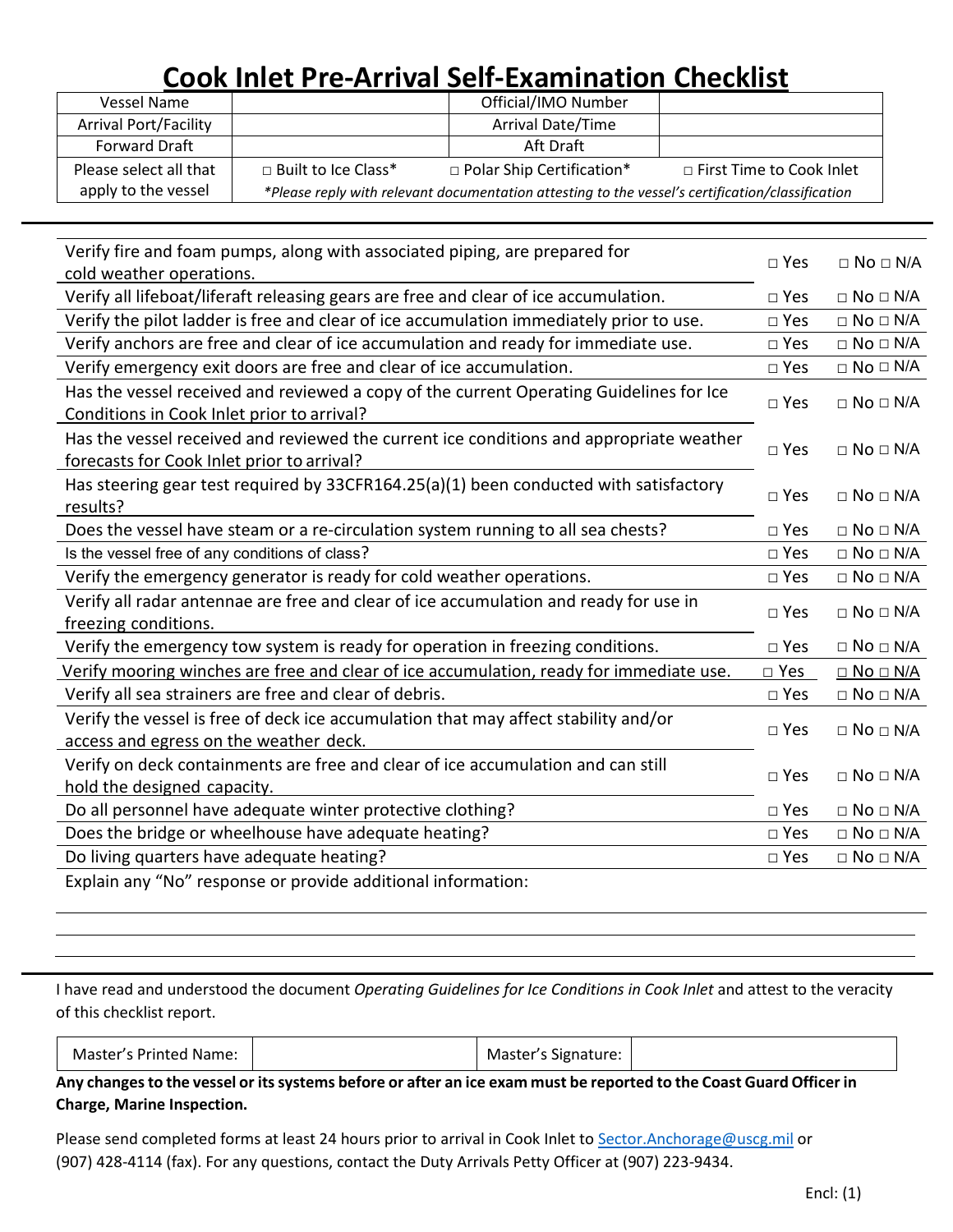### **Ice Guidelines Exam Form**

| Date:                    |                         |                           |                      |
|--------------------------|-------------------------|---------------------------|----------------------|
| <b>Coast Guard</b>       |                         |                           |                      |
| <b>Vessel Examiners:</b> |                         |                           |                      |
| <b>Vessel Name:</b>      |                         |                           |                      |
|                          |                         |                           |                      |
| <b>Destination or</b>    |                         |                           |                      |
| <b>Port of Call:</b>     |                         |                           |                      |
| <b>Ice Condition in</b>  | $\Box$ Upper Cook Inlet | $\Box$ Lower Cook Inlet A | □ Lower Cook Inlet B |
| <b>Effect:</b>           |                         |                           |                      |
| <b>Draft Reading:</b>    | <b>Forward:</b>         | Aft:                      |                      |
|                          |                         |                           |                      |

| $\square$ SAT | All deck personnel must have adequate winter protective clothing.                                                                                                                                                                          |
|---------------|--------------------------------------------------------------------------------------------------------------------------------------------------------------------------------------------------------------------------------------------|
| $\Box$ SAT    | Steering gear test witnessed.                                                                                                                                                                                                              |
| $\square$ SAT | Wheelhouse and living quarters heated.                                                                                                                                                                                                     |
| $\Box$ SAT    | Operational test conducted of fire, ballast and emergency fire pump (do not press deck<br>lines).                                                                                                                                          |
| $\Box$ SAT    | Operational test conducted of both anchor windlasses and all deck mooring winches (not<br>while moored to a pier).                                                                                                                         |
| $\Box$ SAT    | Verify steam run to all sea chests or a re-circulation system. Hoses or lines must be<br>designed for steam service. Operationally test all steam lines to ensure they are clear and<br>steam is delivered all the way into the sea chest. |
| $\Box$ SAT    | Ensure all secured engines have heat exchangers on. All vessels powered by gas turbines<br>shall maintain the auxiliary gas turbine ready for immediate use in the event of main gas<br>turbine failure.                                   |
| $\Box$ SAT    | Ensure emergency generator fuel tank is topped off, and generator set in auto mode.<br>Operationally test by starting in manual mode.                                                                                                      |
| $\Box$ SAT    | Discuss with vessel personnel the requirement to maintain compliance with the<br>prescribed "Ice Guidelines", including while at the dock and during all subsequent<br>voyages while the "Ice Guidelines" are in effect.                   |
| $\Box$ SAT    | Conduct visual examination of releasing gear for lifeboats/liferafts and emergency exits<br>for excess ice accumulation and discuss with vessel personnel the importance of<br>maintaining this equipment in icy weather.                  |
| $\square$ SAT | Is the crew familiar with the vessel's communications procedures, vessel's planned route<br>and collision avoidance procedures?                                                                                                            |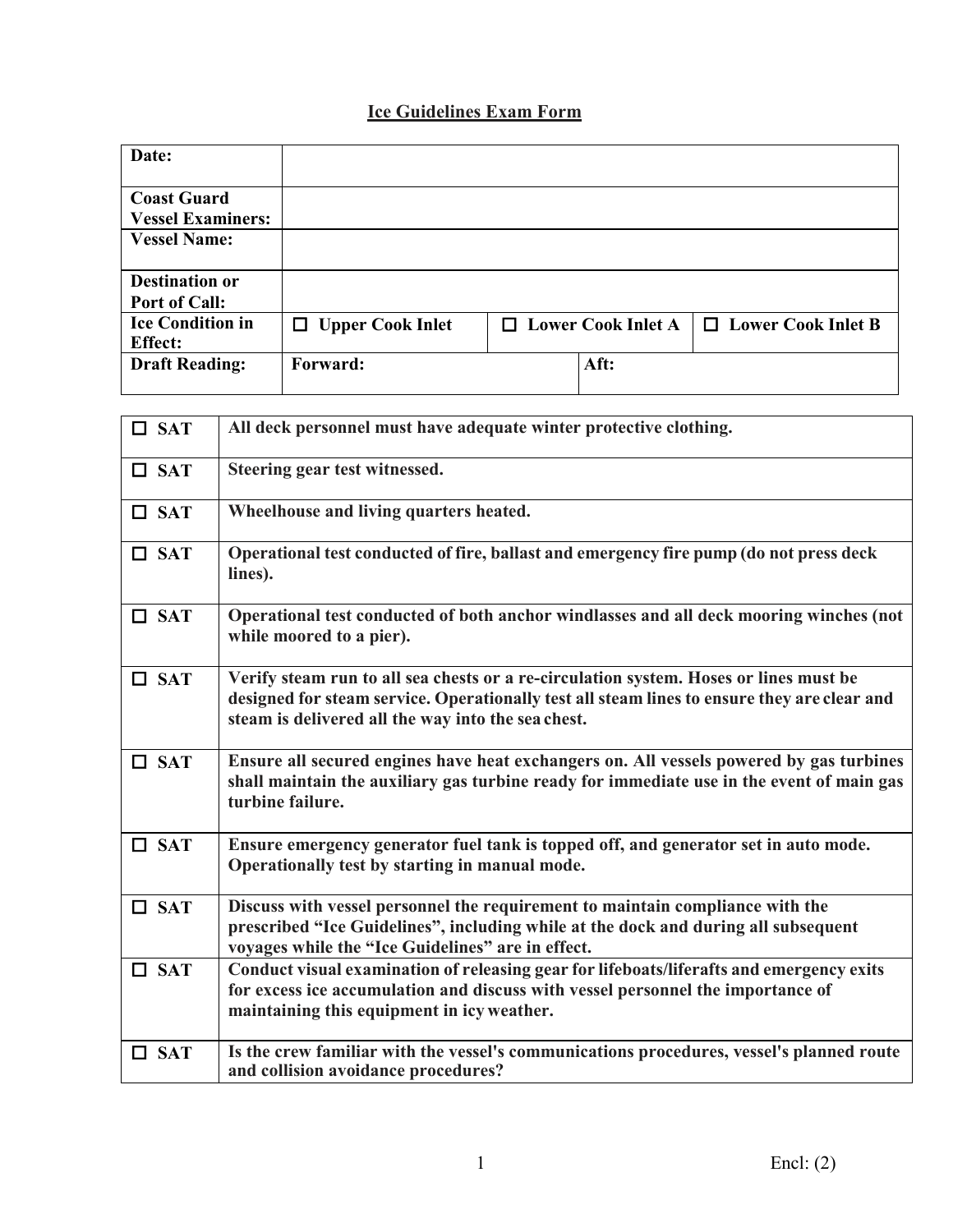| <b>Cook Inlet Vovage Plan</b> |  |  |  |
|-------------------------------|--|--|--|
|                               |  |  |  |

| Vessel                                                               |
|----------------------------------------------------------------------|
| Information                                                          |
| Name                                                                 |
| Official Number                                                      |
| Cargo                                                                |
|                                                                      |
| Voyage                                                               |
| Information                                                          |
| Notice of Arrival Submitted in accordance with 33 CFR 160 Subpart C? |
| Destination                                                          |
| <b>ETA</b>                                                           |
| <b>ETD</b>                                                           |
| Anticipated Weather / Ice Conditions                                 |
|                                                                      |
|                                                                      |
| Planned use of assist tugs                                           |
|                                                                      |
|                                                                      |
|                                                                      |
| Contact                                                              |
| Information                                                          |
| Ship (Phone/E-mail/VHF)                                              |
| Agent                                                                |
| Owner / Operator                                                     |
|                                                                      |
| Did you fill out required Ice Guidelines self-examination sheet      |
| (Found on Homeport)                                                  |
| Fax with Voyage Plan                                                 |
| Additional                                                           |
| Information                                                          |
|                                                                      |
|                                                                      |
|                                                                      |
|                                                                      |
|                                                                      |
|                                                                      |
| Voyage Plan Submitted by                                             |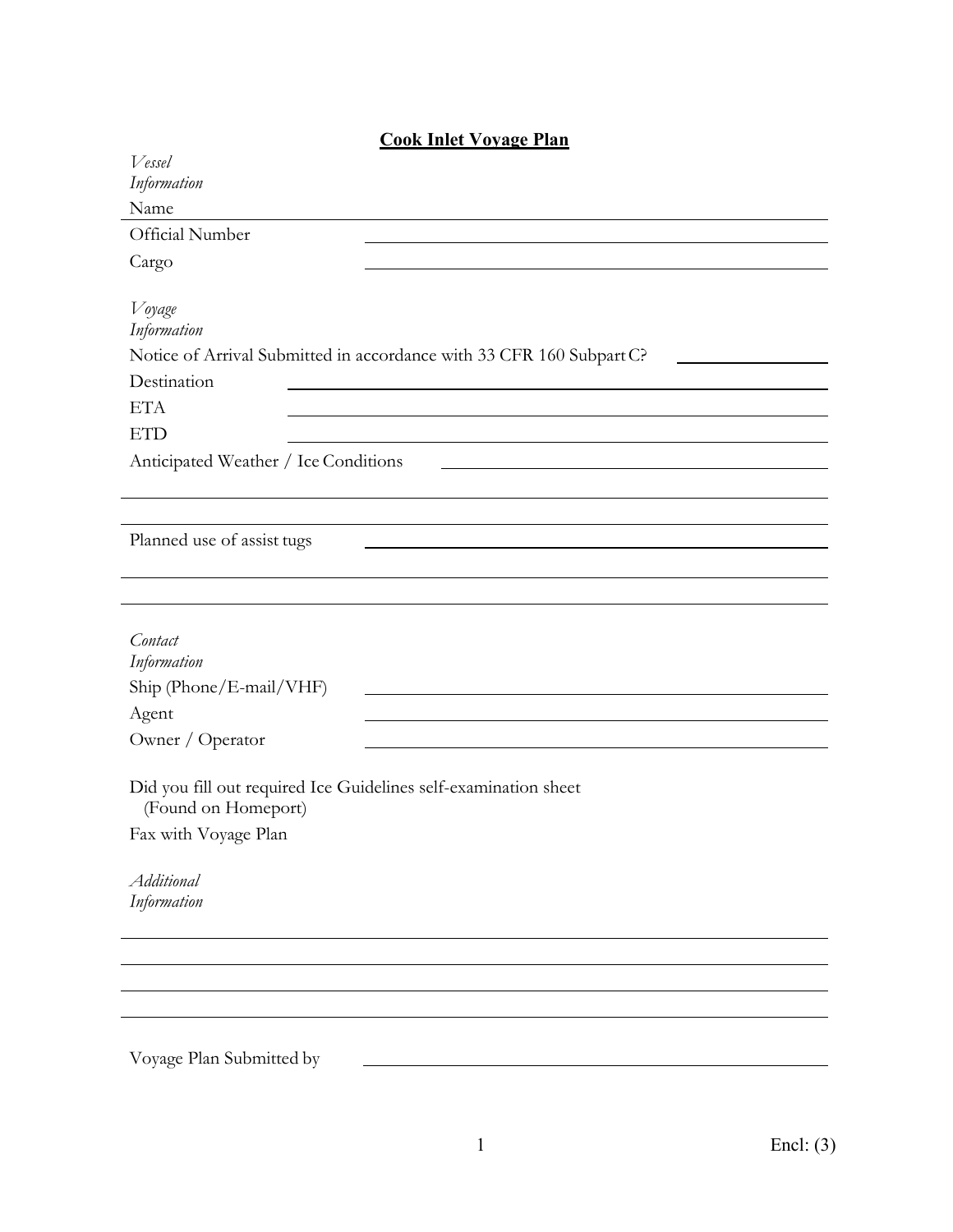## **Pre-Arrival Checklist for Tug and Barge Operators**

#### **Checklist Item Master's Initials**

| Pre docking                                                                                       |  |  |  |  |
|---------------------------------------------------------------------------------------------------|--|--|--|--|
| 1. Review Port Information Book prior to arrival                                                  |  |  |  |  |
| 2. Check most current weather forecast 1 hour prior to docking maneuvers                          |  |  |  |  |
| 3. Check tide/current tables and advise tankerman of slack tide periods and range of tide,        |  |  |  |  |
| which must be noted in barge load plans                                                           |  |  |  |  |
| 4. Determine maximum allowable current velocity during docking/undocking maneuvers                |  |  |  |  |
| 5. Check operation of mooring winches                                                             |  |  |  |  |
| 6. Check mooring lines/wires (compliance with facility's mooring requirements)                    |  |  |  |  |
| 7. Discuss mooring plan with crew                                                                 |  |  |  |  |
| 8. Review load plan with tankerman                                                                |  |  |  |  |
| 9. Ensure tug mooring lines (double head and spring lines if moored on the hip)                   |  |  |  |  |
| 10. Ensure second generator on standby                                                            |  |  |  |  |
| 11. Ensure backup steering pump online                                                            |  |  |  |  |
| 12. Determine radio communications with dock and assisting tugs                                   |  |  |  |  |
| 13. Ensure all crew required to assist with docking/undocking maneuvers                           |  |  |  |  |
| 14. Determine use of an assist tug at Master's discretion                                         |  |  |  |  |
| 15. Determine mooring arrangement: north/south facing orientation                                 |  |  |  |  |
| <b>While Moored at dock</b>                                                                       |  |  |  |  |
| 1. Maintain wheelhouse watch at all times when moored                                             |  |  |  |  |
| 2. Check weather update 1 hour prior to all water slack                                           |  |  |  |  |
| 3. Notify dock control pending weather concerns                                                   |  |  |  |  |
| 4. Monitor mooring lines/wires (check with dock control for tension indicators)                   |  |  |  |  |
| 5. Determine when to bring barge hydraulics on line. Example 1/2 hour before low slack            |  |  |  |  |
| 6. Determine/manage crew leave while moored at dock                                               |  |  |  |  |
| 7. Determine status of tug main engines, steering and navigation equipment before tide            |  |  |  |  |
| changes                                                                                           |  |  |  |  |
| <b>Towed Barges - Parameters</b>                                                                  |  |  |  |  |
| 1. Determine when head and spring lines should be doubled when operating in and around            |  |  |  |  |
| facility                                                                                          |  |  |  |  |
| 2. Consider loading barge as uniformly/flat as possible (especially one hour before low<br>slack) |  |  |  |  |
| 3. Consider maneuvering barge to get tug a lee after departure to minimize slamming               |  |  |  |  |
| damage                                                                                            |  |  |  |  |